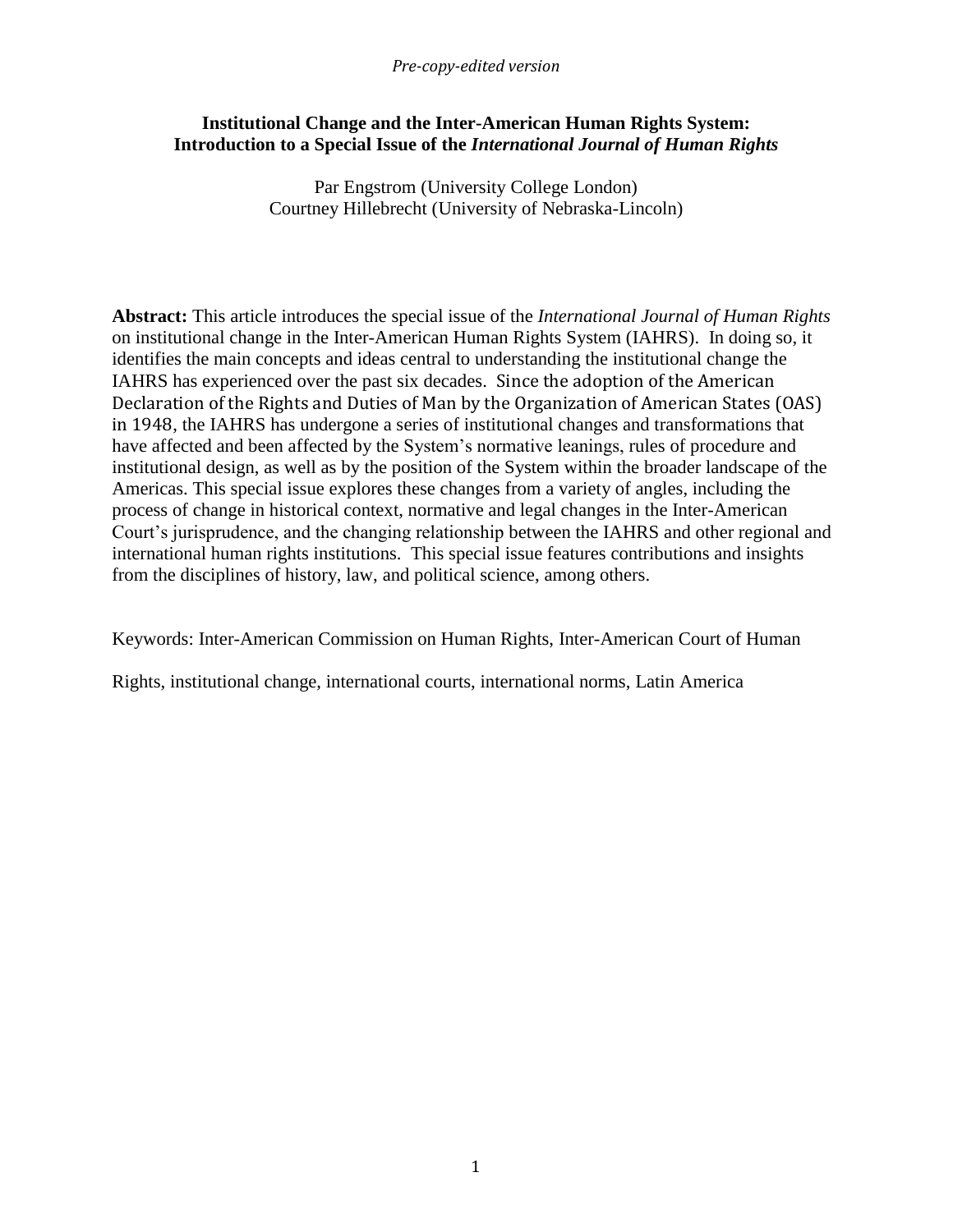# **Introduction**

When the members of the Organization of American States (OAS) agreed on the American Declaration on the Rights and Duties and Man in 1948, there was little indication that the Declaration would ultimately yield a highly institutionalized system comprised of a quasijudicial commission, an international court and a set of rapporteurs and other special envoys. And yet, as the result of both small, incremental changes as well as major overhauls of the system, the Inter-American Human Rights System (IAHRS) has transformed from a singular declaration to the legalized and judicialized network it is today. The trajectory of the IAHRS is a study in the proliferation of international bureaucracies designed to oversee states' human rights performances, as well as in the persistent struggle to consolidate human rights norms in the face of political resistance.

There is a dominant narrative in much international legal scholarship that conceives of, either explicitly or implicitly, institutional or legal change as progress. Not all institutional change and innovation, however, may lead to demonstrably increased levels of protection and promotion of human rights, and the IAHRS is an illustrative case of these inconsistent causes and consequences of change. The uneven application of the system's norms, the start-and-stop nature of the reform and strengthening processes the system has experienced and the variable stature of the IAHRS within the region all speak to the fact that institutional change is a *process* but not necessarily *progress*.

The changes that the IAHRS has experienced are neither uniform nor teleological. Instead, they have their roots in political transformations at the individual, institutional, regional and international level. For example, political elites within OAS member states, as well as bureaucrats working within the system have advocated for and against change. Similarly,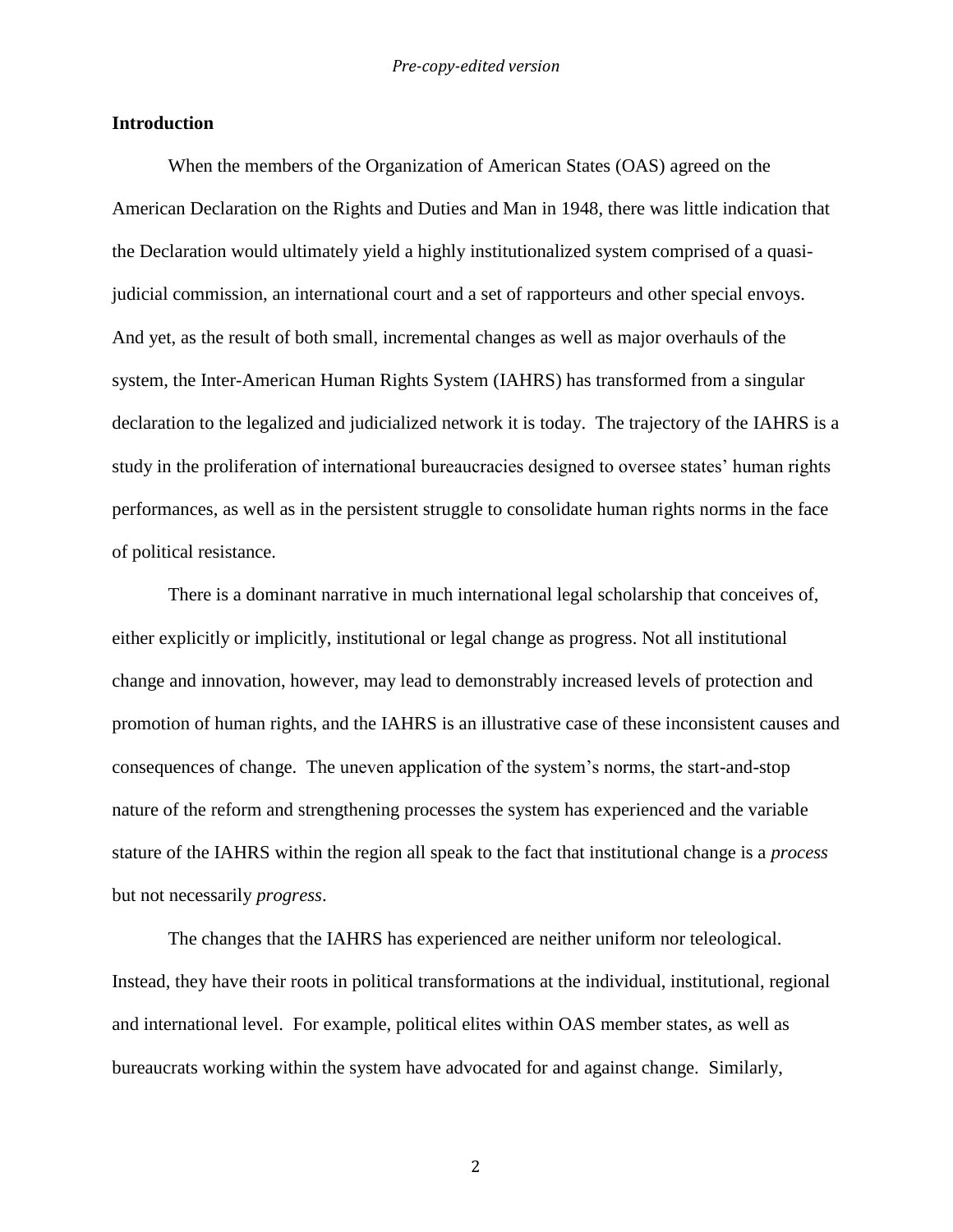changes in regional power dynamics, including but not limited to the region's turn to the left in the early 2000s, have contributed to the uneven application of the IAHRS' norms, recommendations and rulings throughout the Americas. These changes have led, in some instances, to increased engagement with the Inter-American System, as was the case with Argentina and Peru in the early 2000s and with Mexico over the past decade. At the same time, these changes have also contributed to the rejection of the IAHRS in places like Brazil, Venezuela and Paraguay, among others.

This special issue focuses on three particular forms of change: 1) changes in the institutional design and rules of procedure of the IAHRS; 2) changes in the system's jurisprudence and norm promotion; and 3) changes with respect to the role of the IAHRS vis-àvis other regional and international human rights institutions and instruments. The contributors to this issue explore the concept of institutional change on the individual, institutional, and regional/international levels, from a variety of disciplines, including history, law, political science and sociology. Taken together, the articles in this special issue advance two distinct but related arguments: first, institutional change in the IAHRS has shaped and been shaped by geopolitics. Even as human rights norms have evolved and expanded in both depth and scope, geopolitical concerns continue to thwart the full realization of rights in the region. At the same time, however, the IAHRS and the norms it espouses have tempered the effect of *realpolitik* in Latin America. Second, and relatedly, the IAHRS has developed concurrently with other regional and international integration and institutionalization efforts, as well as global shifts in human rights norms, practice and jurisprudence. The IAHRS has been one piece of an evolving human rights landscape, and while it has shaped what the landscape looks like, it, too, has been defined by these larger trends.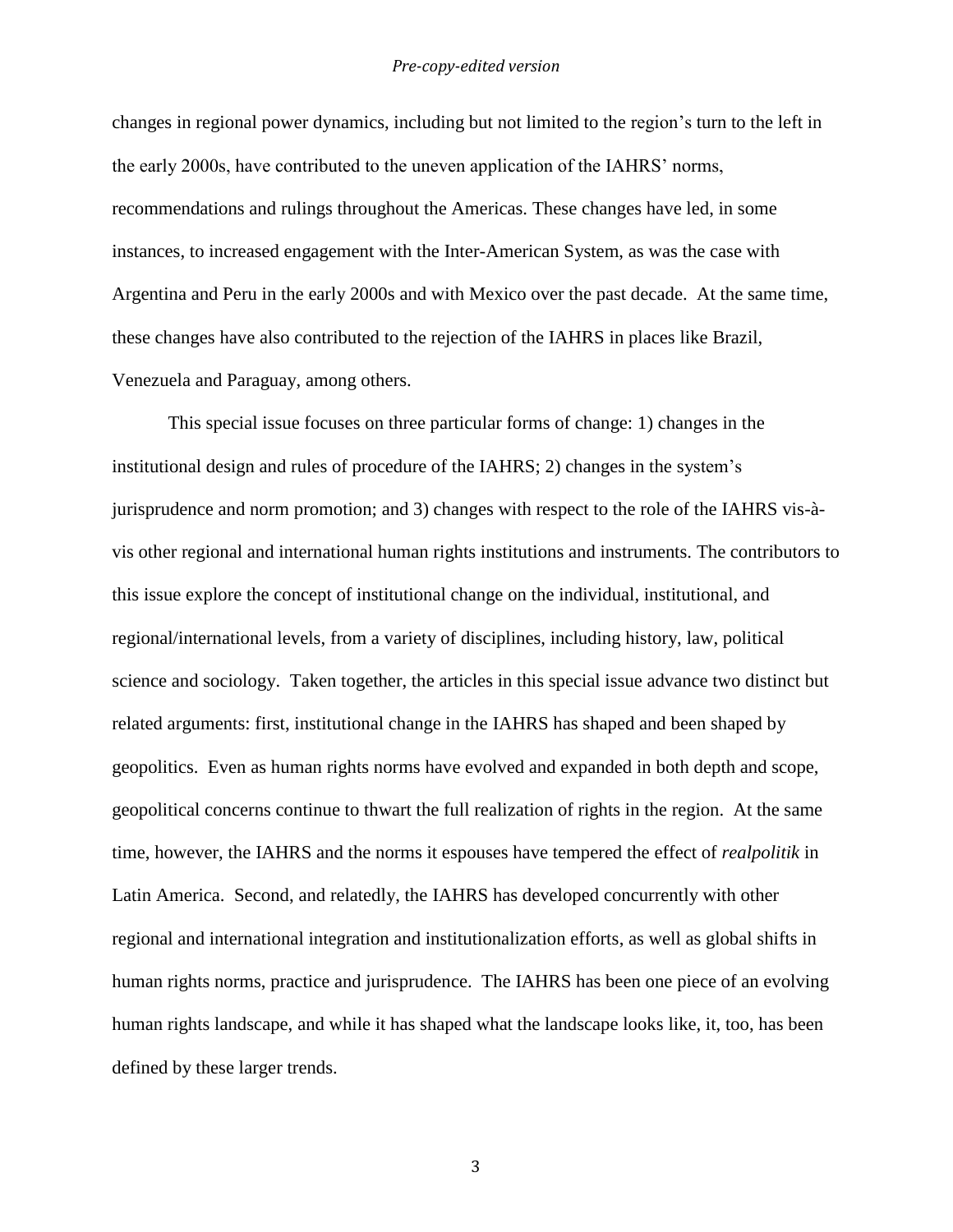This article proceeds as follows. The following section provides a brief overview of the history of the IAHRS. The next section outlines an overarching theoretical framework for thinking about institutional change and the final section discusses the three main lines of inquiry that guide the rest of this special issue.

# **The Inter-American Human Rights System and Its Historical Context**

The Inter-American Human Rights System has its roots in the 1948 American Declaration on the Rights and Duties of Man. The 1948 Declaration was one of the first international instruments designed to articulate and promote shared human rights standards. The first addition to the Declaration took place when the OAS created the Inter-American Commission on Human Rights in 1959.<sup>1</sup> In creating the Commission, the OAS established a monitoring body designed to oversee the protection of human rights in the region, albeit one with weak enforcement abilities. Some of the weaknesses of the early Commission derived from the fact that there was no binding international convention on human rights in the regional until 1969, when the OAS adopted the American Convention on Human Rights, which entered into force in 1978. In addition to providing a binding human rights instrument, the Convention outlined the provisions for the Inter-American Court of Human Rights, which now regularly hears cases alleging violations of the Convention and serves as another layer of enforcement beyond and in addition to the Commission. $2$ 

Today, the Court works together with the Commission, hearing cases in which the Commission has found the state responsible for a human rights violation but in which the state has not adequately remedied such violations. More specifically, once an alleged victim has exhausted domestic remedies for his or her rights claim, he or she can take a petition to the Inter-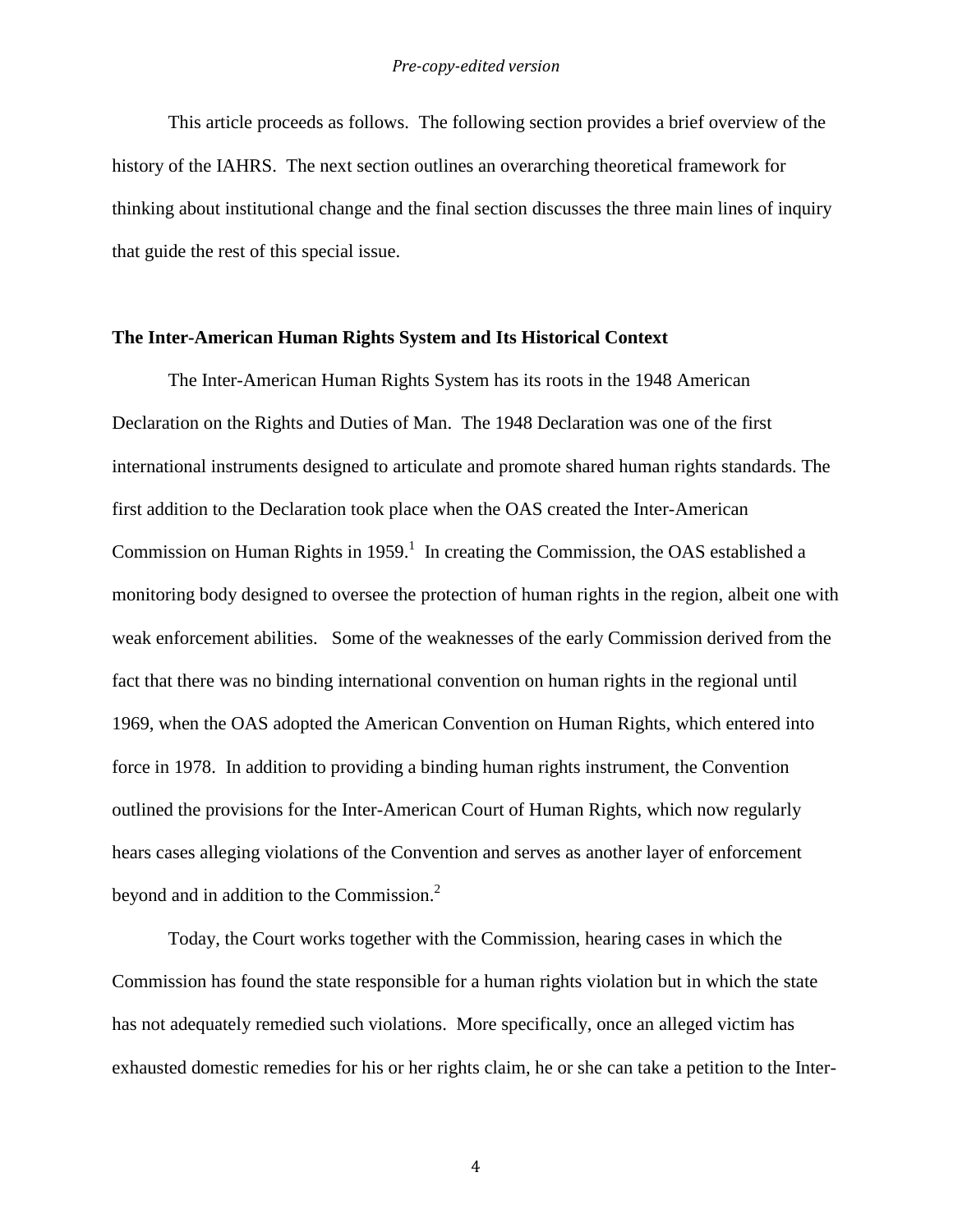American Commission on Human Rights. The Commission considers admissibility, merits and, as needed, reparations in a given case. The Commission also works to facilitate friendly settlement agreements when appropriate. If the Commission deems that a state has failed to implement its recommendations after a violation, the Commission then pursue adjudication at the Inter-American Court, which also considers the admissibility, merits and reparations of the case at hand. $3$  In addition to acting as the interlocutor and prosecutor, the Commission fulfils a monitoring function of the Court's cases.

The IAHRS has emerged as an integral part of the regional institutional landscape of the Americas since the mid-20<sup>th</sup> century.<sup>4</sup> Even before the adoption of the OAS Charter in 1948, however, Latin American republics, in particular, displayed a widespread acceptance of human rights principles. As Forsythe highlights, "a small number of Latin states in the 1940s tried to exert moral leadership in support of precise legal obligations and a capacity for regional action on human rights. This handful of Latin American states - Panama, Uruguay, Brazil, Mexico, the Dominican Republic, Cuba, and Venezuela - also pushed for binding human rights commitments at the San Francisco conference which led to the establishment of the United Nations."<sup>5</sup> Moreover, these regional developments reflected a widespread liberal tradition of constitutionmaking in Latin America with countries generally adopting an ambitious range of human rights principles and protections in their national constitutions.<sup>6</sup>

At the same time, the system was born in a region marked by the Cold War and long periods of repressive and authoritarian rule. With the general turn to democracy in the region of Latin America, the IAHRS experienced change on multiple fronts. In response to the various democratic transitions in the region, the system became engaged in debates concerning 'transitional justice', or the political calculations made by transitional governments with regards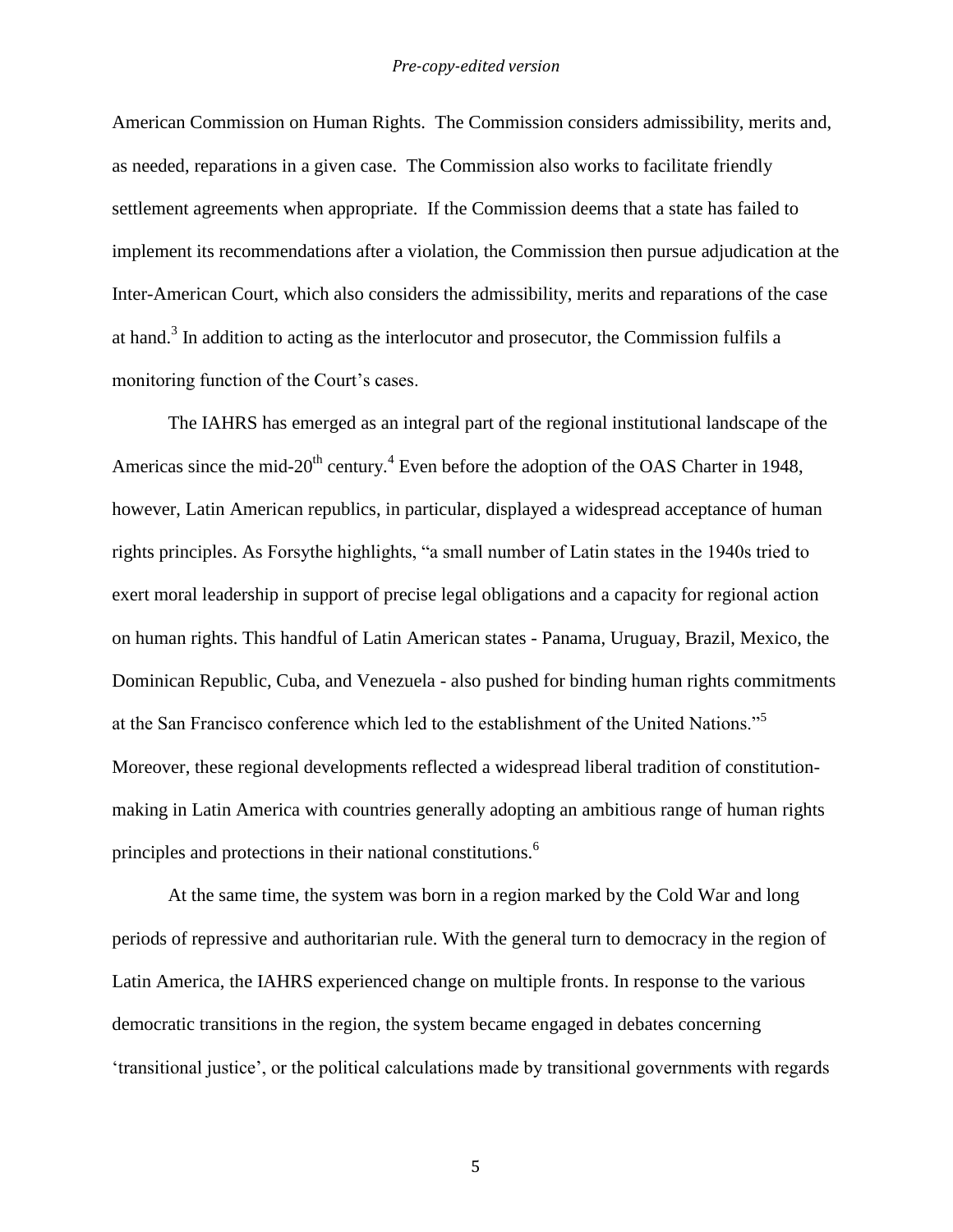to how to deal with human rights abuses under previous (predominantly military) regimes. Moreover, since the mid-1990s onwards, the system became increasingly shaped by institutional efforts to address human rights challenges in a regional context where electoral democracy has made significant advances, but where widespread human rights abuses persist.<sup>7</sup>

Although organisational funding continues to be scarce, the resources made available to the system have increased over the years. The IAHRS is a visible institutional and authoritative presence on the regional political and human rights landscape in the Americas, though clearly this is unevenly manifested across the region. The IAHRS has developed extensive human rights expertise, and the number and types of mechanisms it has created to promote and protect human rights has expanded significantly. The system has also accumulated significant political legitimacy over the years through its work. And yet, despite these developments, the absence of robust institutional mechanisms for enforcement, combined with the general lack of political support from OAS member-states, remain notable.<sup>8</sup>

For some, the normative and institutional evolution of the IAHRS has led to an increased interaction between the system and domestic political processes and national legal orders.<sup>9</sup> These processes of regionalization provide opportunities for domestic and transnational human rights actors to bring pressure for change in their domestic political and legal systems. Indeed, the system provides an important platform for human rights NGOs, for example; some of which have been very adept at integrating the IAHRS into their advocacy strategies.<sup>10</sup> For others, however, the IAHRS continues to represent a form of neoliberal hegemony or, perhaps worse, the unrealized promises of human rights law and discourse.

# **Classifying Institutional Change**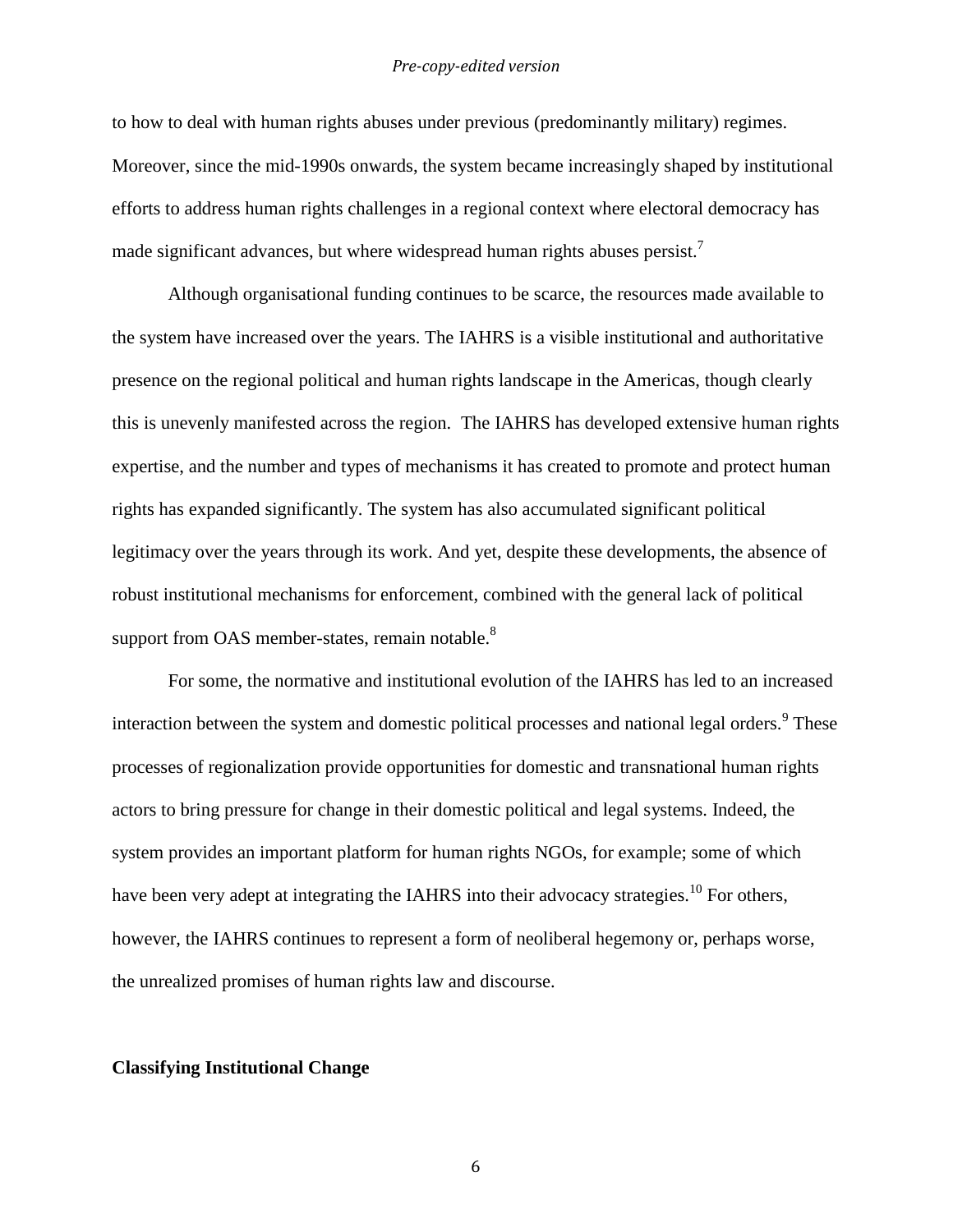The international relations literature provides a number of different explanations for how and why institutions change and to what effect. These arguments tend to cluster around three different levels of analysis: individual bureaucrats and change-makers; the institution and its bureaucracy; and the broader political context. On the individual level, for example, international bureaucrats can play powerful roles in shaping the direction of international organizations. Tana Johnson argues that individual bureaucrats have multiple incentives, ranging from job security to authority over policy, to insulate international organizations from member states, and that the more independence international bureaucrats have, the more able they are to distance themselves from states and to pursue the policies they prefer.<sup>11</sup> Individuals can also play important roles in shaping the rhetoric and meaning of particular practices, which, in turn, can shape the direction of the international organizations more generally. These norm entrepreneurs can work both with and within organizations like the IAHRS to mould operating procedures as well as the normative commitments of the institution.<sup>12</sup>

This is not to say, however, the individual bureaucrats can readily or easily change the dynamics of a given institution. Instead, international bureaucracies, like the IAHRS, develop their own ethos and pathologies, which can make reform and change quite difficult. Institutional culture, coupled with individuals' preferences and the relationship between states and institutions can militate against institutional reform.<sup>13</sup> Moreover, cultures of scepticism and doubt can hamper change or push it in a direction that might result in the weakening of the institution.<sup>14</sup> At the same time, self-assessment and institutional review can prompt reform processes.<sup>15</sup>

Pressure for and against change can also derive from the regional and international politics that shape human rights institutions and their given context. State politicking can hamper or block major institutional changes.<sup>16</sup> Moreover, geopolitical changes can render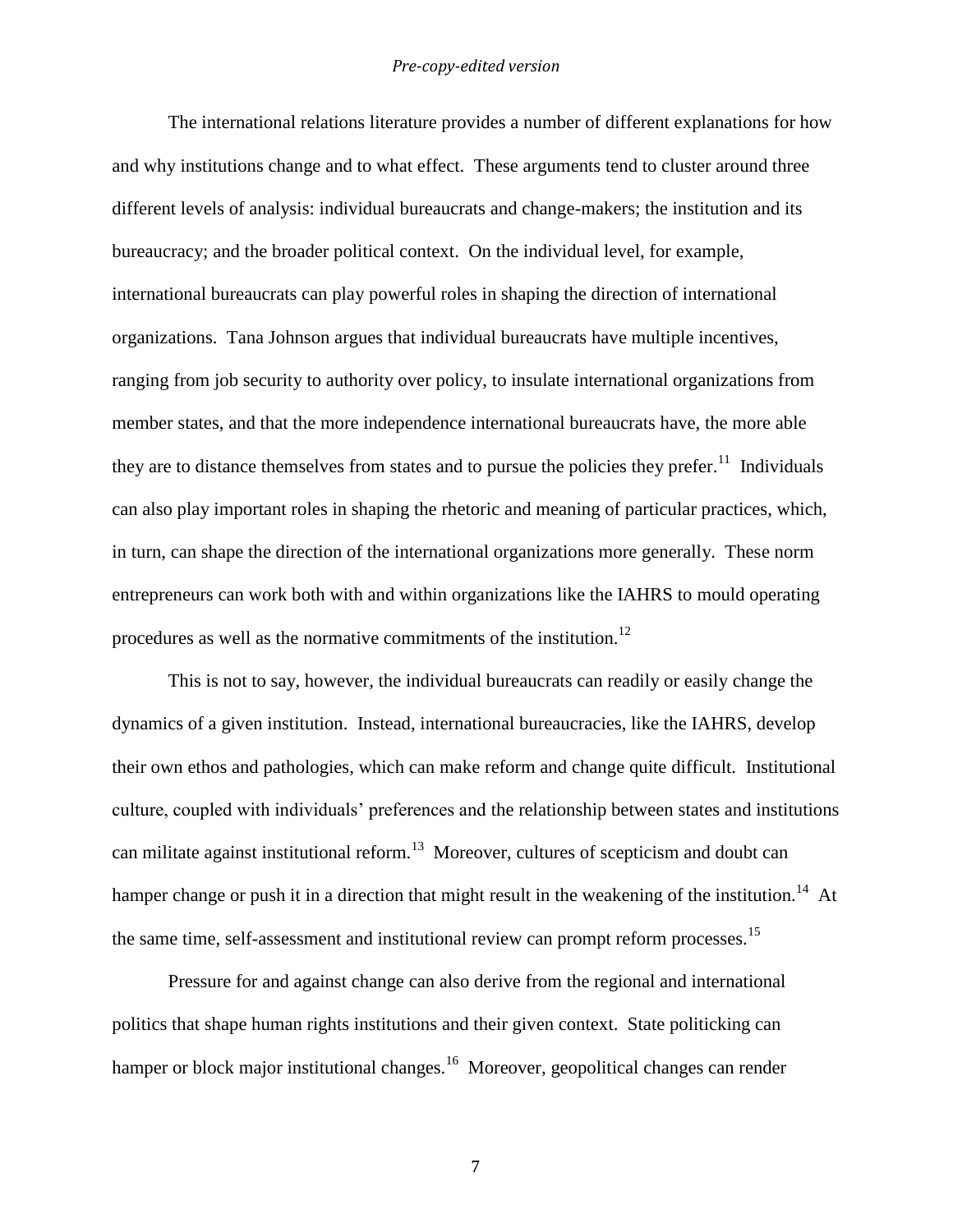institutions obsolete or impotent to deal with current problems.<sup>17</sup> And yet, a shifting world order can give rise to new institutions or force existing ones to transform to meet current challenges.<sup>18</sup>

The articles in this special issue build on this literature by providing a typology for institutional change that complements and intersects with the existing level of analysis frame. While the international relations and international law literature has done a commendable job explaining the factors that lead to change (or the independent variables), it has provided less systemic theorizing or typologizing about the various *types* of institutional change. This is particularly true with respect to the literature on regional and international human rights systems, which are often considered in isolation rather than through a comparative lens.

In particular, the articles that follow consider the different forms of institutional change that the IAHRS is subject to and identify three types: 1) changes in institutional design and process; 2) legal and normative changes; and 3) changes in the relationship between the IAHRS and other international human rights institutions. The drivers for (and against) these changes transcend the individual, institutional and system levels of analysis and, as the following articles show, sometimes work at cross-purposes. The remainder of this article will explain the different types of changes and situate the empirical articles that comprise this special issue.

# *Changes in Institutional Design and Process*

Today, the degree of autonomy enjoyed by the IAHRS within the broader institutional structures of the OAS is unparalleled among other international and regional human rights bodies. The independence and productivity that the IAHRS now enjoys are the result of a slow but deliberate expansion of the Commission's and Court's respective mandates. For example, the Commission has built a large repertoire of mechanisms, including quasi-adjudication and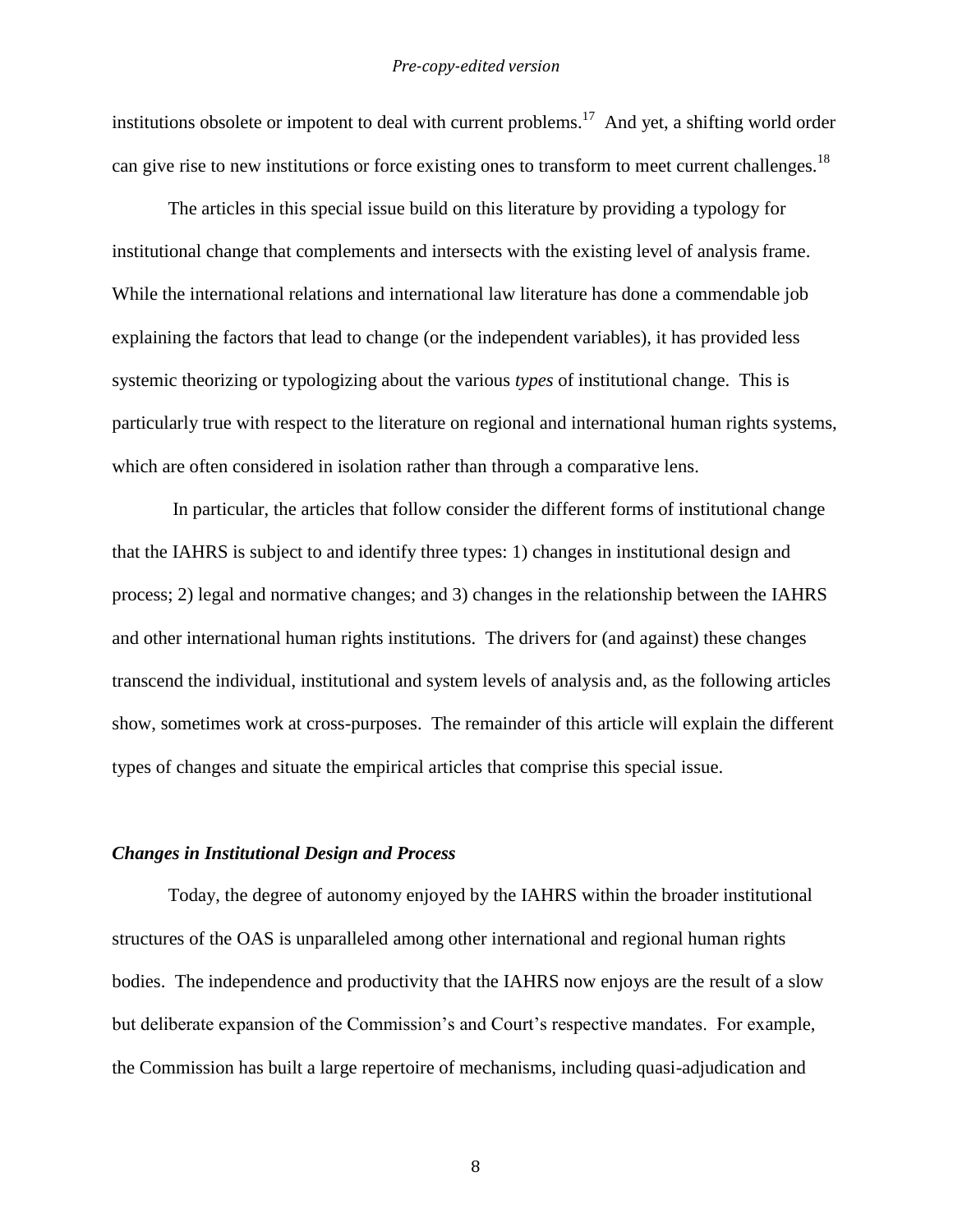mediation of friendly settlements; regular site visits to trouble spots throughout the region; and country reports. Since its founding to the time of writing (March 2018), the Commission has published 54 thematic reports and 69 country-specific reports. The slow accumulation of reports, visits and recommendations has expanded the Commission's authority and legitimacy. The Commission has also experienced more sudden changes in its mandate. For example, one of the most profound changes that the IAHRS has experienced took place early on in its history, when, in 1965, the Commission was invested with power to hear and consider complaints alleging human rights abuses from petitioners throughout the region. This petitioning mechanism provides the framework for the bulk of the Inter-American System's work today: processing, investigating and adjudicating individual petitions. The establishment of the Inter-American Court of Human Rights in 1978 further consolidated the individual petitioning mechanism.

Access to the system has strengthened over time as the IAHRS has evolved into a judicial regime with a procedural focus on the force of legal argumentation and the generation of regional human rights jurisprudence. And yet, the system is able to process only a small number of the petitions submitted. Given the vast human rights challenges facing contemporary societies in the region, moreover, only a miniscule proportion of the violations committed on a daily basis are presented to the IAHRS. This reality raises several thorny yet important questions concerning the accessibility of the system, particularly for marginalised and vulnerable individuals and groups, who, arguably, are those most in need of the system's support for the realisation of their human rights.

By the late 1990s and early 2000s, the IAHRS began to emerge as a key actor on the regional human rights landscape. Constituents from around the region started using the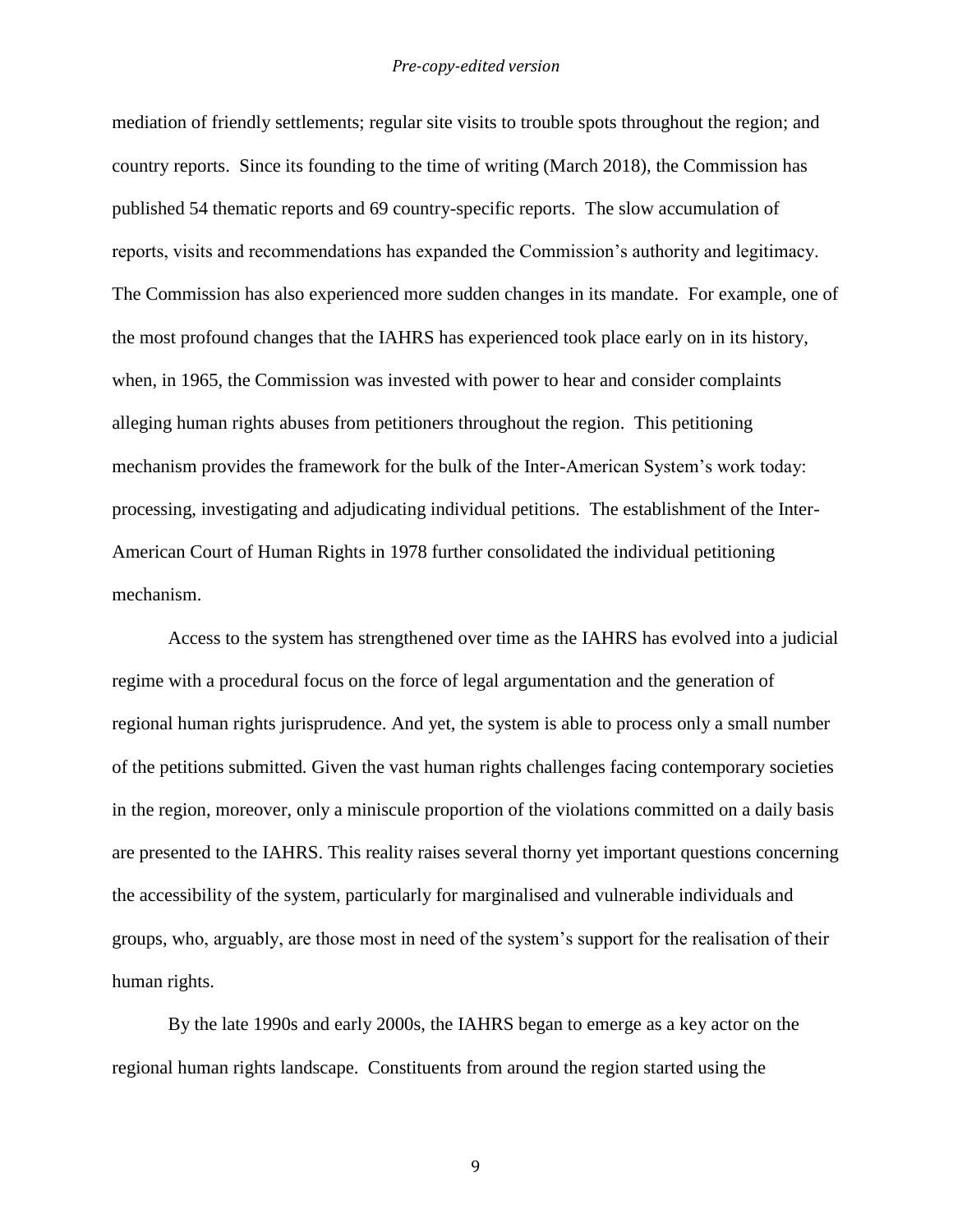individual petitioning with more frequency and the Commission expanded the role of special rapporteurs and other thematic modes of inquiry. This is not to suggest that the earlier problems regarding compliance, enforcement and legitimacy of the institution were solved, but rather, in the words of Tom Farer, that the Inter-American system was "no longer a unicorn, but not yet an ox."<sup>19</sup> In 2012, the Inter-American System undertook a comprehensive reform agenda, known as the strengthening process, to revisit and improve its rules of procedure. The reform process, and the contentious politics surrounding it, revealed that the IAHRS is an evolving, living institution.<sup>20</sup>

The IAHRS has institutionally responded to the changing demands on it, and changes in the human rights landscape more broadly, in ways that underline both the potential of and limitations on the system. In its practice, the IAHRS is concerned with a wide range of human rights challenges, including issues ranging from transitional justice and first-generation civil and political rights to structural and on-going violence (e.g. abuses committed by police and security forces, indigenous groups' rights to ancestral lands). Moreover, the IAHRS has become increasingly ambitious not only in terms of the types of human rights challenges it deals with, but also in terms of what it demands from states. In particular, the Inter-American Court's evolving policies of reparations now span from monetary compensation to victims, symbolic reparations (e.g. memorials), to demands for state reforms and criminal prosecutions of individual perpetrators. The IAHRS' evolving status in the region is, arguably, best understood by considering the normative and legal changes it has inspired over the past six decades.

## *Normative and Legal Change*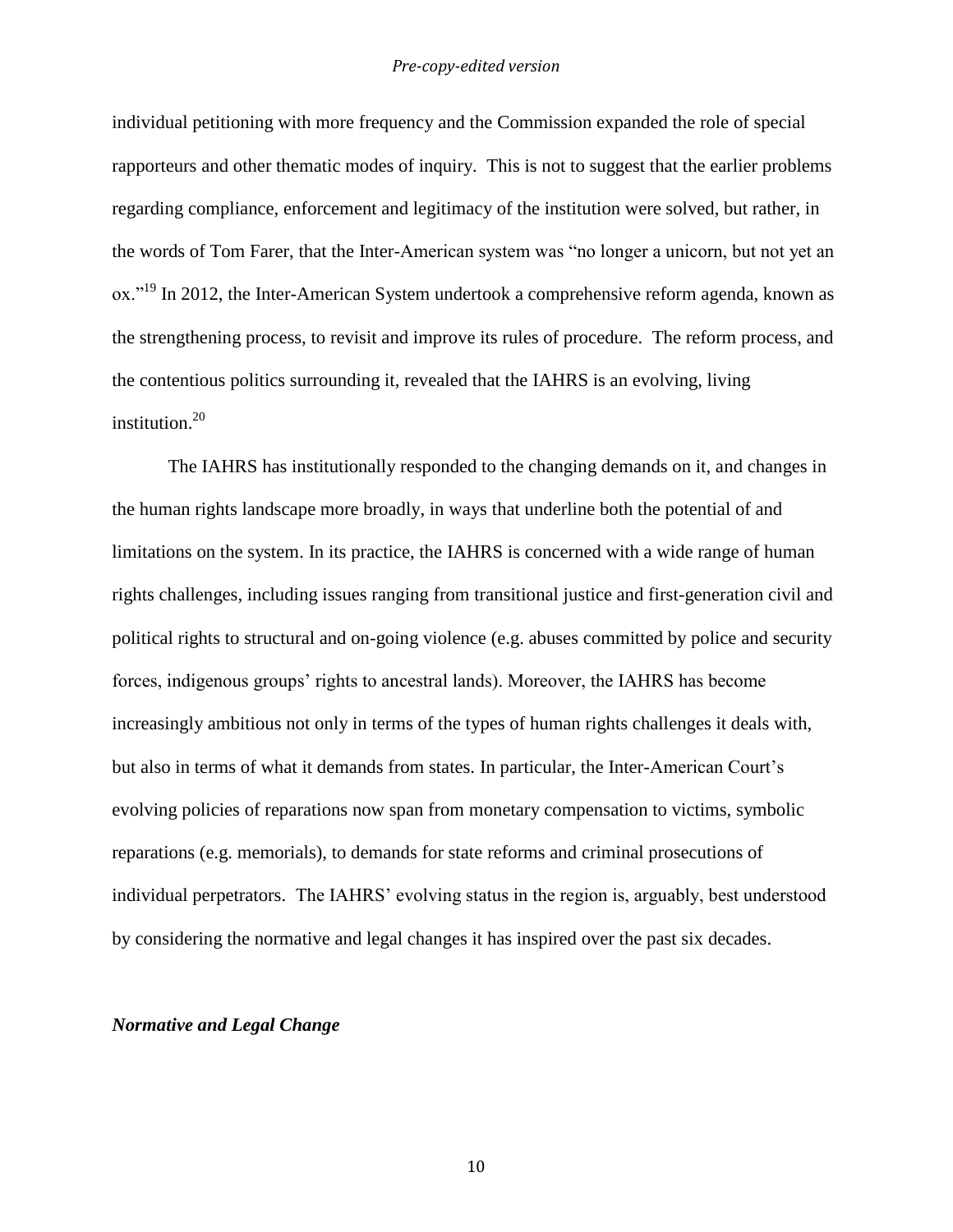As noted above, one of the most notable and important changes that the IAHRS has experienced since its founding nearly 60 years ago is its transformation from a quasi-judicial oversight body into a normatively intrusive regime with a far-reaching human rights mandate. Over the decades the IAHRS has established states' legal obligation under regional and international human rights law to respect and ensure the rights of individuals and groups, and in the light of the failure to do so, the international obligation to hold states accountable. In the process, the human rights system has developed regional standards incorporating a wide range of human rights norms that seek to regulate the relationship between the state and its citizens.

One particularly noteworthy area is the central role the IAHRS has played in the construction of a set of rules, norms and principles that bridge international human rights law with the field of transitional justice. The Inter-American Court of Human Rights, in particular, has stressed the importance of accountability in post-transition and post-conflict states, and has furthered advocated for the *erga omnes* effects of its rulings on accountability and transitional justice.<sup>21</sup> But the role of the IAHRS in the development of regional and international human rights standards goes certainly beyond transitional justice. This is evidenced in the broad range of issues that the system currently engages in from, for example, freedom of expression through rights of indigenous groups to LGBTI rights.<sup>22</sup> The IAHRS has also exercised its jurisdiction to explicitly advocate the strengthening of regional democracies as the strongest guarantees for the protection of a wide range of human rights.

Yet, this normative expansion of the system risks obfuscating the fact that developments have been more significant and far-reaching in some issue-areas as opposed to others. The recent decision by the Inter-American Commission to create an Office of the Special Rapporteur on Economic, Social, and Cultural Rights only serves to illustrate the relative lack of normative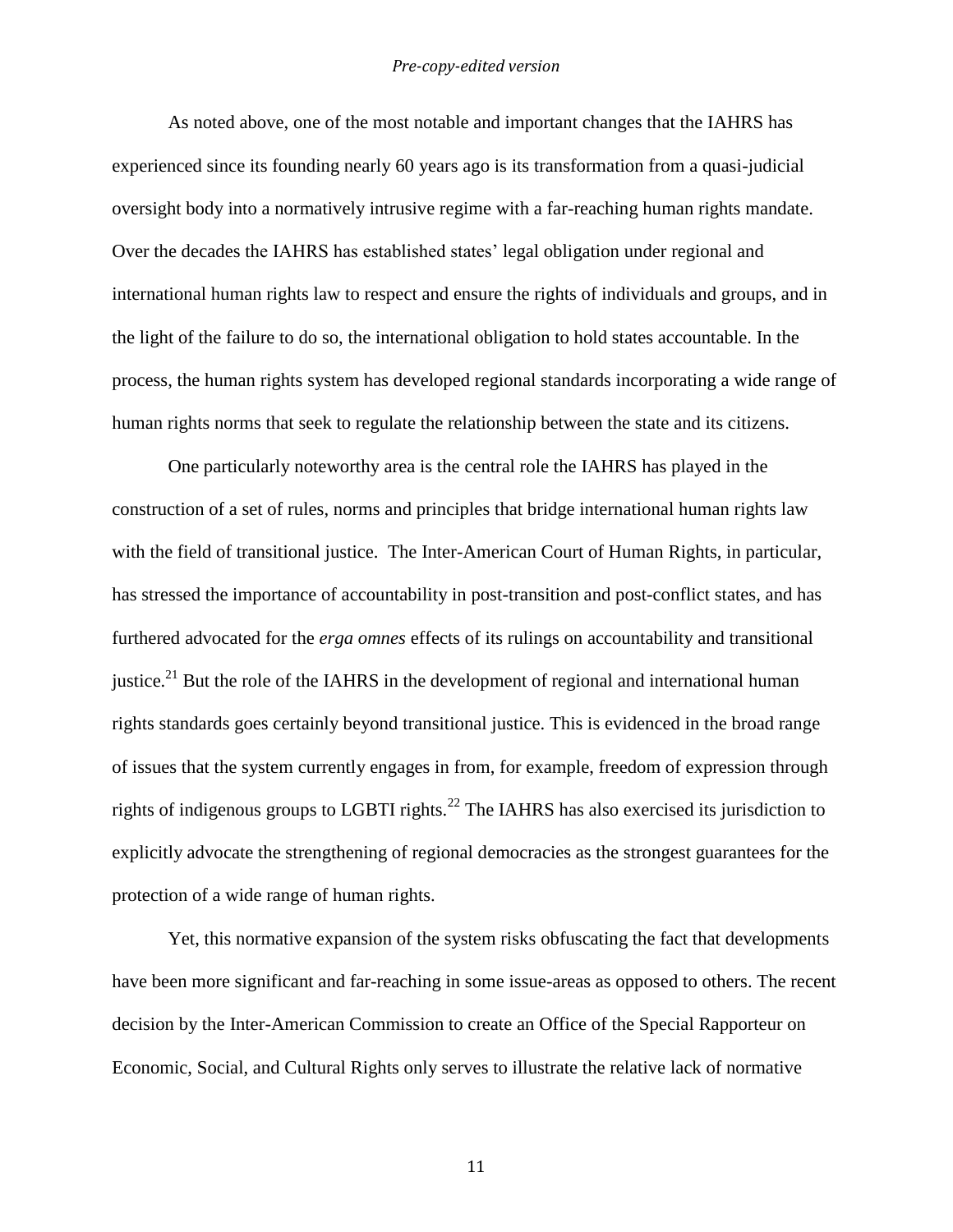progress to date by the IAHRS in this broad cluster of rights. Similarly, the IACtHR has shown a deeper commitment to the development of certain legal mechanisms, such as reparations and victim participation, than others, such as measures of non-repetition.

The changes that the IAHRS has experienced and advanced in terms of the norms it promotes and the legal instruments upon which it relies are part of the larger international human rights architecture. As such, the articles that follow raise a set of questions concerning the extent to which, on the one hand, the IAHRS is shaped by extra-regional normative and legal developments, and, on the other, the IAHRS contributes to the development of international human rights law beyond its region.

# *The Inter-American System in the Regional and International Context*

The IAHRS has emerged as the central human rights reference point in the region. Today, the reach of the IAHRS is truly hemispheric, covering all 35 OAS member states. Twenty-five states have, at some point, ratified the American Convention<sup>23</sup>, and out of the 23 states that currently have the status of ratifiers of the Convention, 20 states $^{24}$  recognize the contentious jurisdiction of the Inter-American Court. In this sense, an indication of the institutional development of the regional human rights system as it has extended its reach across a variety of human rights issue-areas could be seen in the increasing number of ratifications of regional human rights instruments.

Yet, there is significant variation with regards to the formal adherence to the system. This is reflected in the uneven adoption of regional human rights instruments by OAS member states. Indeed, one of the contentious issues surrounding the IAHRS is precisely its uneven ratification record. While most Latin American states demonstrate a high degree of formal commitment to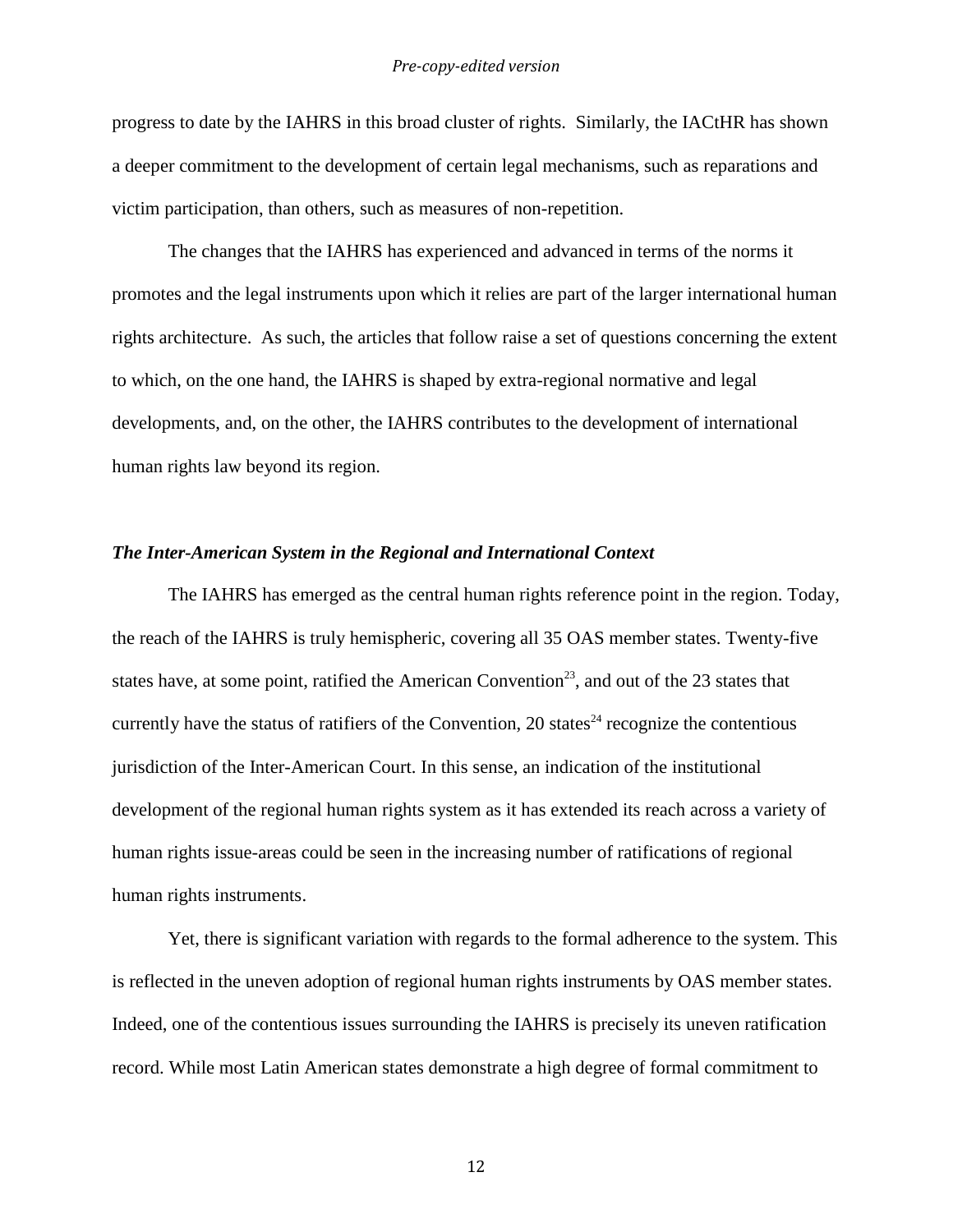the IAHRS, the US, Canada, and most of the English-speaking Caribbean have not ratified the American Convention and have not accepted the jurisdiction of the Inter-American Court. Moreover, Trinidad and Tobago denounced the American Convention in 1998, and Venezuela did the same in 2012.

The significant political tensions surrounding the IAHRS in recent years highlight that processes of institutional development are not necessarily progressive, nor unidirectional. In particular, if you accept that normative understandings and institutional structures are prone to change, there will also be the potential for pushback, reversal and stagnation. True, there may be a basic recognition of certain fundamental human rights principles in the Americas. To put this (thin) consensus in a simplified, yet illuminating, regional contrast, the region is not the Middle East, nor South-East Asia, or Africa. Still, beyond this basic normative consensus, however important it may be, recent debates within the OAS concerning the scope and direction of IAHRS reforms suggest that some states question the institutional direction of travel of the IAHRS. Trenchant criticisms in recent years from the governments in Bolivia, Brazil, Colombia, Ecuador, and Venezuela, may suggest that the IAHRS is on the verge of overstretching its institutional mandate. Efforts by states to constrain or rein in the IAHRS may need to be seen, moreover, in the broader context of an uncertain future for the global human rights regime in light of the wider implications of shifting global power balances that the Americas as a region is not immune from.

As power shifts globally, as well as regionally in the Americas, competing understandings of sovereignty that emphasize sovereign equality may reassert themselves challenging the demands and expectations of human rights advocates. Indeed, debates within the OAS in the context of the IAHRS reform process reflect an enduring and deep disquiet towards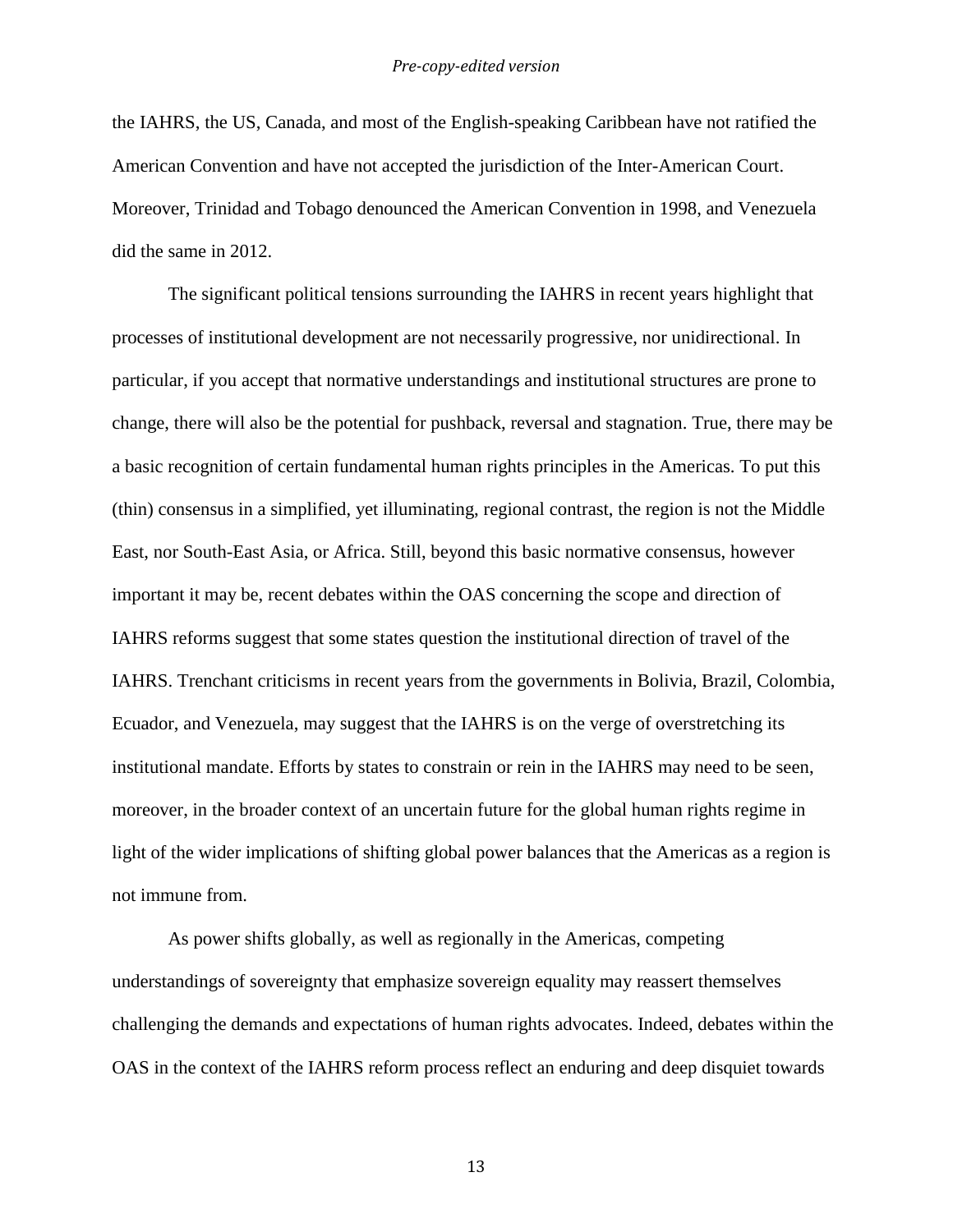external monitoring and sanction of the human rights record of governments. From this perspective, it may be argued that it is precisely the institutional development of the IAHRS, in ways that have escaped the control of states, which has prompted significant pushback by certain groups of states within the OAS.

It is worth noting, too, that the IAHRS is part of a larger international architecture of human rights institutions. The growth and development of the IAHRS has coincided with the explosion of international human rights instruments and institutions on the global scale. As the article by Cristiane Carneiro and Simone Wegmann in this special issue explains, states must navigate a dense network of international human rights commitments, of which the IAHRS is only part. This is particularly salient for Latin American states as they tend to be, in the phrasing of Beth Simmons "serial ratifiers." That means that Latin American states tend to ratify most human rights agreements—and international legal agreements more generally—even when their patterns of human rights practices deviate from the treaties' expectations.<sup>25</sup> The dense international architecture of human rights treaties also means that states sometimes confront vaguely contradictory messages from the different human rights institutions of which they are a part. This has implications for the implementation of and compliance with these institutions' rulings, recommendations and norms. $^{26}$ 

The dense institutional architecture of which the IAHRS is part has also affected the system directly and been affected by it. The IAHRS has been on the leading edge of the legalization and adjudication turns in international politics more generally and international human rights more specifically.<sup>27</sup> The role of individual petitioners within the Inter-American and European systems have been models for the African human rights system, and had significant influence on the role and prominence of individual petitioning mechanisms within the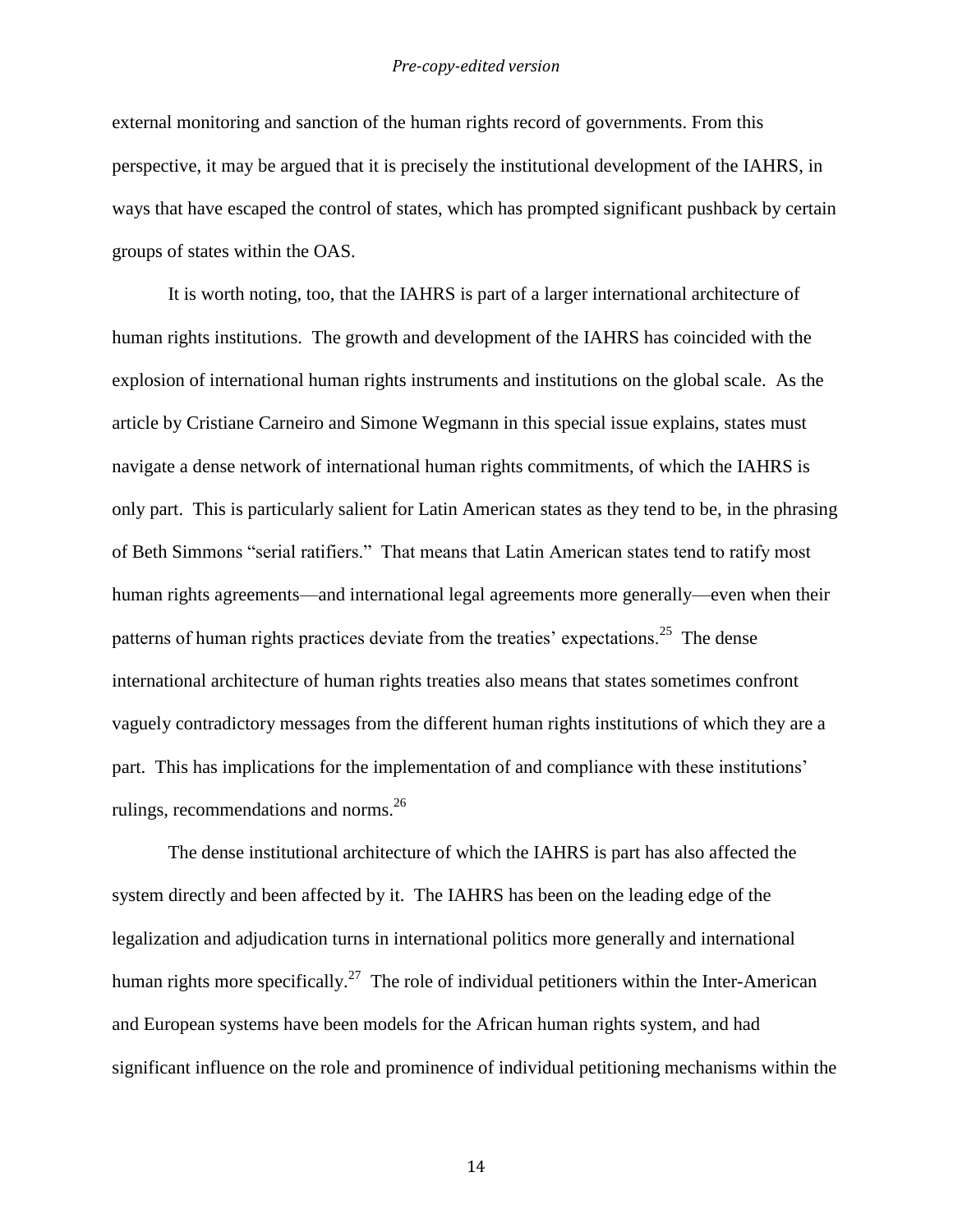United Nations, as well. Similarly, the reform processes of the European Court of Human Rights in the early 1990s and again in the late 2000s, have prompted the IAHRS to re-examine their own rules of procedure. While the IAHRS opted to keep the dual commission-court structure that their European counterpart abandoned, this decision to maintain their chosen institutional design was prompted by larger trends on the international landscape.<sup>28</sup>

The analytical aim here is related to understandings of the directions of the institutional changes the IAHRS has undergone, and the broader regional order in which it is embedded. To what extent is the system's development a story of progress, when observed over time, with only minor reversals in recent years? Or has the system entered into a period of (irreversible?) decline, after the rather remarkable institutional growth of the 1990s in particular? Or are we witnessing a recurrent story of ebbs and flows? Approaching the institutional development of the IAHRS as a historically and politically contingent phenomenon, as a deeply contextual story, requires an understanding of the actors involved in shaping the system's institutional process of change at various levels, including legal, political, and societal.

# **Outline of the Special Issue**

The special issue will proceed in three sections. The first section, *Institutional Change in Historical Perspective*, features contributions from Bruno Boti Bernardi and Luis Van Isschot and considers the ways in which changing domestic and regional political dynamics affect the IAHRS and conversely, how changing relationships within the system affected its role in the region. The second section, *Normative and Legal Change in the IAHRS*, highlights the ways in which the jurisprudence of the IAHRS has developed over time. The contributions in this section by Jorge Contesse, Clara Sandoval, and Geneviève Lessard examine the causes and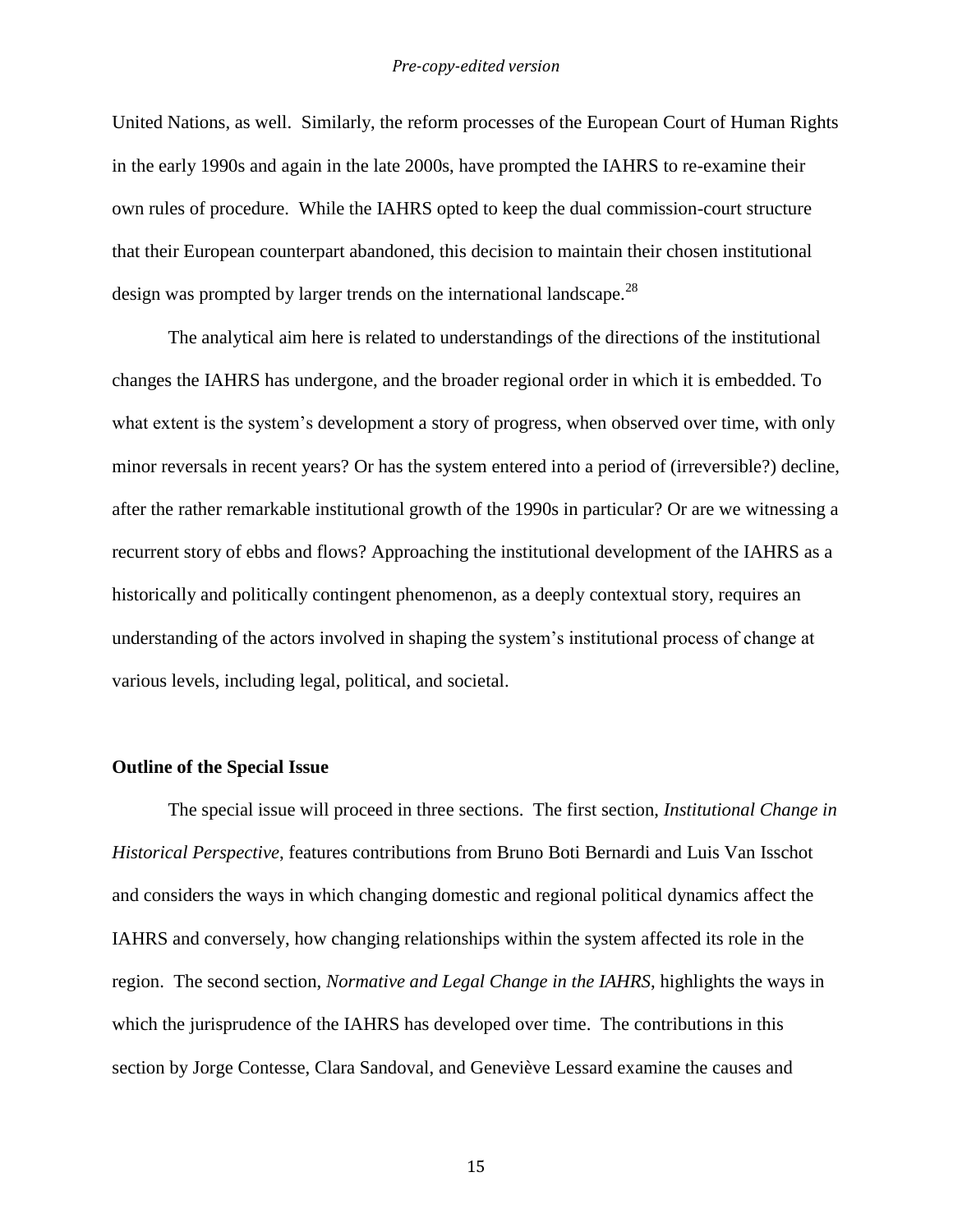critical junctures that contributed to these jurisprudential developments. The articles in this section also consider consequences of these normative and legal changes for the development of international human rights laws and for the place of victims of human rights abuse in society.

The third and final section features work by Cristiane Carneiro and Simone Wegmann and Gabriela Kletzel. The contribution by Carneiro and Wegmann situates the changes that the IAHRS has experienced within the broader international context and consider how the IAHRS interfaces with other institutions, like the United Nations. The concluding chapter by Kletzel examines the Inter-American Commission's most recent institutional reform process and asks: to what extent have the institutional changes that the IAHRS has undergone enabled it to affect positive domestic human rights change?

# **Conclusion**

The evolution of the Inter-American Human Rights System is inextricably linked with political, legal and normative developments in the region and beyond. While six decades of institutionalization have created a judicial and quasi-judicial system that responds to individual cases of human rights abuses, facilitates reparations for victims, and advances the cause of human rights more broadly, the IAHRS faces many of the same challenges today as it did when it first began. States continue to underfund the system, threatening its very existence. Political elites continue to threaten to withdraw from the IAHRS when it moves in a direction they find unhelpful. And, of course, some leaders continue to insist that the IAHRS is a tool of neoimperialism and should, as such, be roundly rejected.

The articles that follow in this special issue address both the promises and limits of institutional change in the Inter-American Human Rights System. The contributors in this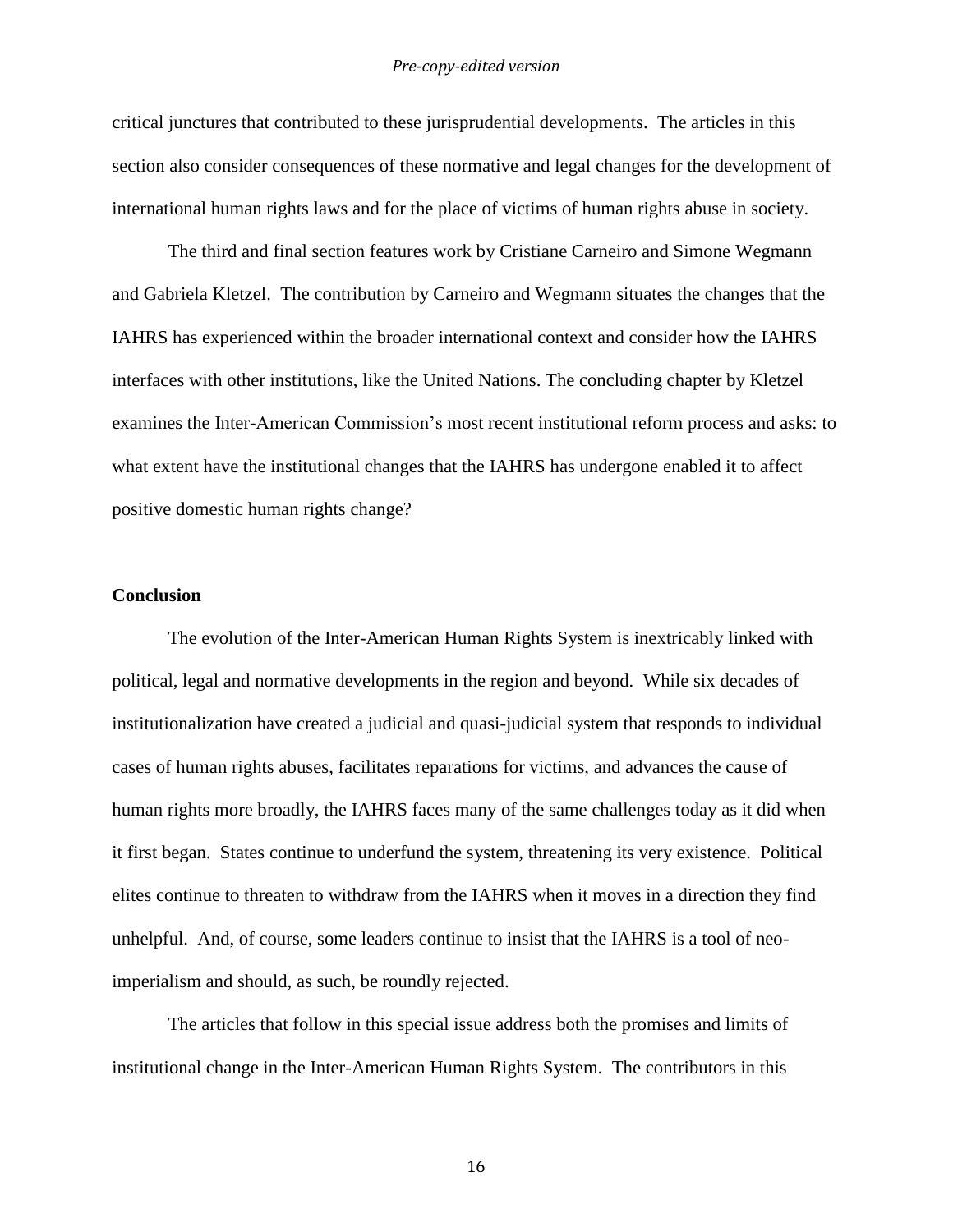special issue unpack fundamental premises about institutional progress, consider the varying implications of changes in the IAHRS's jurisprudence, and put all of these changes into a broader context. While the articles that follow will undoubtedly be of interest to scholars of human rights in Latin America, they should also inform the thinking of scholars, activists and policymakers interested in understanding why and how institutions change and to what effect.

l

<sup>1</sup> Goldman, Robert (2009). History and Action: The Inter-American Human Rights System and the Role of the Inter-American Commission on Human Rights. *Human Rights Quarterly*. 31, 4.

<sup>2</sup> Haeck, Yves, Oswaldo Ruiz-Chiriboga, and Clara Burbano Herrera (eds.) (2015). *The Inter-American Court of Human Rights: Theory and Practice, Present and Future*. Cambridge: Intersentia.

<sup>3</sup> Jo M. Pasqualucci, *The Practice and Procedure of the Inter-American Court of Human Rights* (Cambridge: Cambridge University Press, 2003); Inter-American Commission on Human Rights, *Basic Documents Pertaining to Human Rights in the Inter-American System* (Washington, D.C.: Organization of American States, 2007); OAS, *Inter-American Commission on Human Rights: What Is the IACHR?*, n.d.

<sup>4</sup> Dulitzky, Ariel (2011). The Inter-American Human Rights System Fifty Years Later. *Quebec Journal of International Law*, 127

<sup>5</sup> David Forsythe, 'Human Rights, The United States and the Organization of American States', *Human Rights Quarterly*, vol. 13, pp.75-6.

<sup>6</sup> Roberto Gargarella, "Latin American Constitutionalism: Social Rights and the 'Engine Room' of the Constitution," *Notre Dame Journal of International & Comparative Law* 4, no. 1 (January 1, 2014): 9.

<sup>&</sup>lt;sup>7</sup> Engstrom, Par (2016). The Inter-American Human Rights System and U.S.-Latin American Relations. In Andrew Tillman and Juan Pablo Scarfi (Eds.). *Cooperation and Hegemony in U.S.-Latin American Relations*. London, Palgrave Macmillan.

<sup>&</sup>lt;sup>8</sup> Abramovich, Victor (2009). From Massive Violations to Structural Patterns: New Approaches and Classic Tensions in the Inter-American Human Rights System. *Sur: International Journal on Human Rights*, 6, 11. For a recent assessment of the impact of the IAHRS, see the contributions to Par Engstom (ed.), *The Inter-American Human Rights System: Impact Beyond Compliance*, New York: Palgrave Macmillan (2018)

<sup>9</sup> Huneeus, Alexandra (2016). Constitutional Lawyers and the Inter-American Court's Varied Authority. *Law and Contemporary Problems*. 79.

 $10$  Par Engstrom and Peter Low, 'Mobilising the Inter-American Human Rights System: Regional Litigation and Domestic Human Rights Impact in Latin America", in Par Engstom (ed.), *The Inter-American Human Rights System: Impact Beyond Compliance*, New York: Palgrave Macmillan (2018)

<sup>&</sup>lt;sup>11</sup> Tana Johnson, "Institutional Design and Bureaucrats' Impact on Political Control," *The Journal of Politics* 75, no. 1 (2013): 183–97; Tana Johnson and Johannes Urpelainen, "International Bureaucrats and the Formation of Intergovernmental Organizations: Institutional Design Discretion Sweetens the Pot," *International Organization* 68, no. 1 (2014): 177–209.

<sup>12</sup> Martha Finnemore, *The Purpose of Intervention: Changing Beliefs about the Use of Force* (Ithaca: Cornell University Press, 2003); Martha Finnemore, "International Organizations as Teachers of Norms: The United Nations Educational, Scientific, and Cultural Organization and Science Policy," *International Organization* 47, no. 4 (1993): 565–97.

<sup>&</sup>lt;sup>13</sup> Kate Weaver, "The Hypocrisy of International Organizations: The Rhetoric, Reality, and Reform of the World Bank" (University of Wisconsin, 2003).